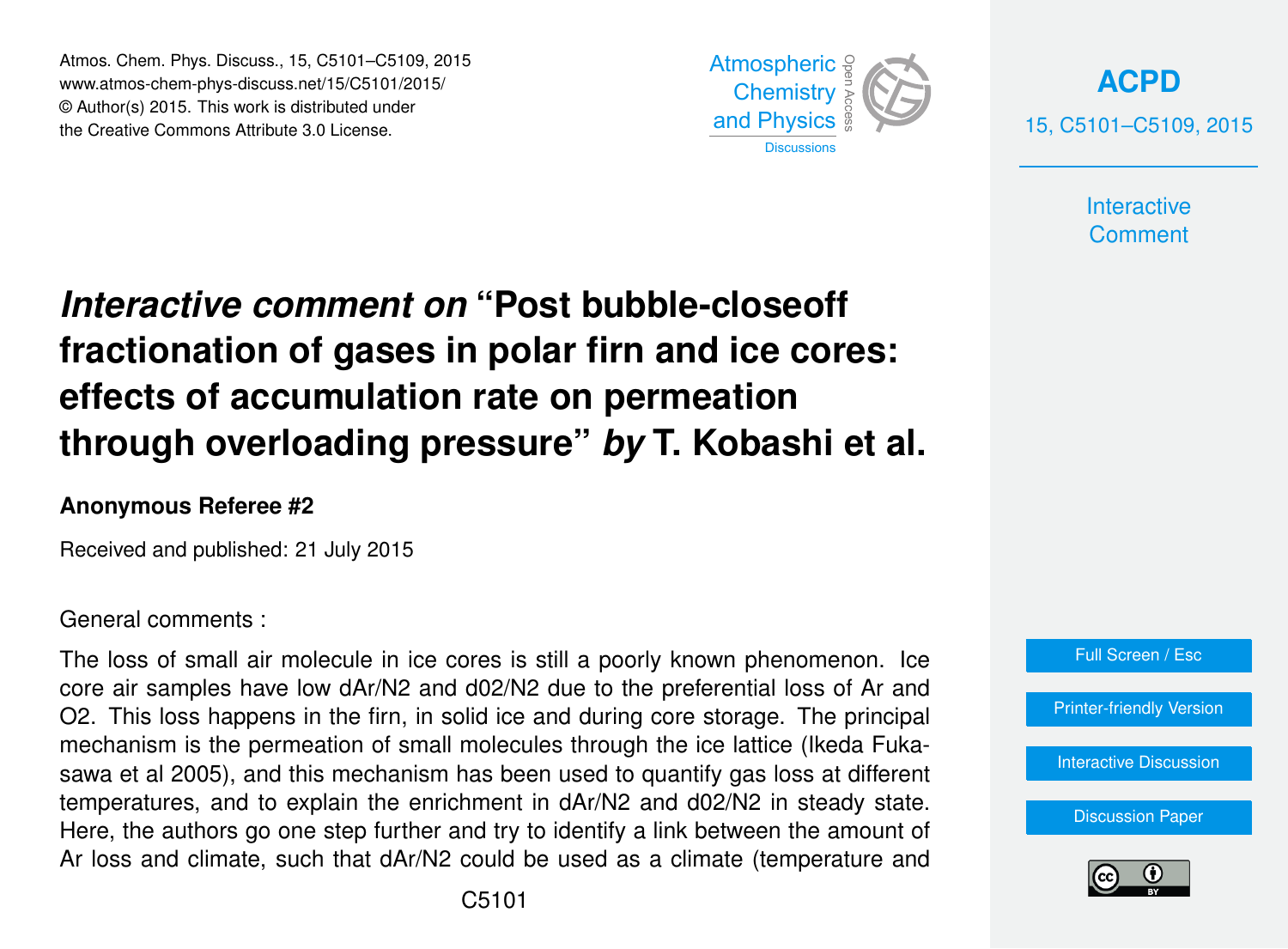accumulation) proxy, rather than an indicator of the quality of the core storage. This subject is particularly interesting because of the observed correlation between d02/N2 and insolation, which is so far unexplained.

The authors observe that there is a significant correlation between dAr/N2 and temperature and accumulation, and explore the potential mechanisms for such a relationship. They build on existing ideas about permeation through the ice, and find that 1) microbubbles likely play an important role, and 2) firn thickness (controlled by temperature and accumulation) impacts the bubble pressure, and will lead to different amounts of post-coring fractionation.

Although the motivation of the study is well justified, and the methods used appropriate, the logical links between the observations and models, and between different mechanistic hypotheses are not well articulated, and the conclusions are not well supported by the data and models presented here. I offer here a few suggestions to rewrite the paper in order to better highlight the actual conclusions, and make a stronger relationship between hypotheses, models, and observations.

1. Are the dAR/N2 time series the best tool to test your hypotheses ?

It is interesting that you find a correlation between dAr/N2 and temperature or accumulation, but this relationship is not consistent between the two cores, and even the raw data has little common variability, which leaves me to wonder whether the correlations you find are actually significant. I realize that it's a difficult exercise to make, because the input time series of temperature and accumulation are not well known themselves, but the lack of consistency between GISP2 and NGRIP is a red flag for me, especially because they are consistent in terms of d15N and d40Ar. I would suggest that you would instead use the known and measured dAr/N2 (or d02/N2) from shallow ice cores all over Greenland and Antarctica, where we have a good constraint on present day temperature and accumulation. This would allow you to explore a larger parameter space in terms of T and acc, and perhaps find a stronger relationship between climate **Interactive Comment** 

Full Screen / Esc

[Printer-friendly Version](http://www.atmos-chem-phys-discuss.net/15/C5101/2015/acpd-15-C5101-2015-print.pdf)

[Interactive Discussion](http://www.atmos-chem-phys-discuss.net/15/15711/2015/acpd-15-15711-2015-discussion.html)

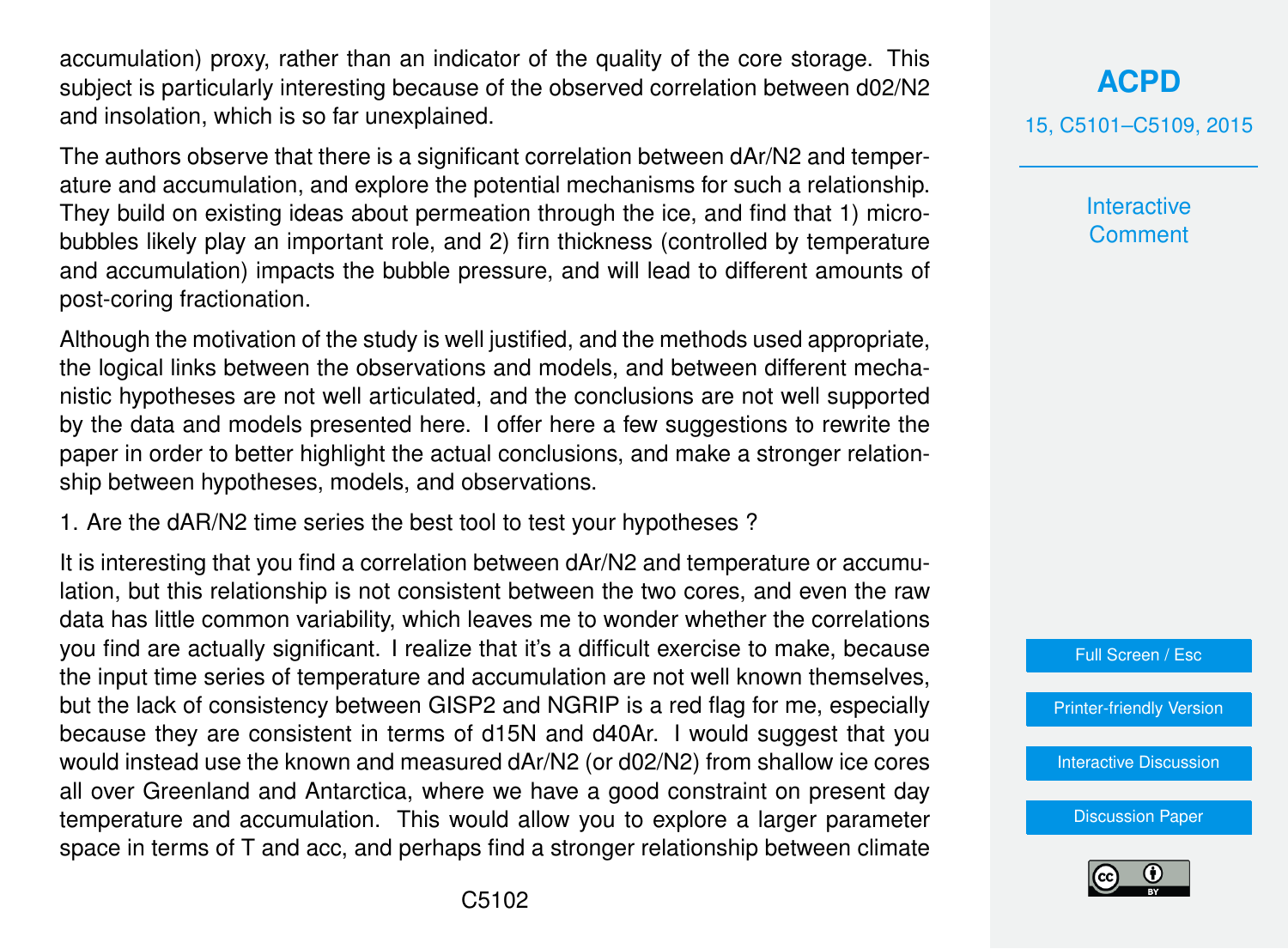and gas loss (dAr/N2 grav corr).

2. Ucertainties in the permeation model

In Section 5, the authors use the permeation model of Ikeda-Fukasawa et al. (2005) to estimate gas loss. There are a number of unknown parameters in equation (3). The authors make an honest attempt at finding reasonable values for them, but do not give uncertainty estimates in the parameters. A propagation of uncertainty would be necessary for us to understand what can conclusions can be drawn from this model.

- You do not comment on what you use for ∆l, the thickness of the ice layer, which is an essential parameter.

- You use constant values for D and X, but it is very likely that they strongly depend on temperature, otherwise we would not witness that there is less gas loss at -50◦C than at -10 $\degree$ C. You may not know what it should be (I don't know either), but it would be useful to include a range of possible permeabilities that would fit the data. The conclusion of Section 5 is that the model doesn't match the data, but perhaps, you could instead use the data to constrain the permeability used in the model, and see if you can learn something. (Here again, I would use data for many core sites, to have better constraints)

- You use for your S/V the geometric shape of the core, rather than the distance from one bubble to the next. This is very surprising. What's the reason for this ? I would have imagined that what matters for gas loss is how much the bubbles near the edges of the core can loose their gas, not have a model where all the air is in the middle, and has to go through solid ice of 9.8cm diameter.

- In the end, I suspect that the uncertainty in the amount of post-coring fractionation (section 5) completely erases the possiblility to detect any sign of microbubble fractionation, which has a much smaller amplitude, but it would be nice of you could quantify that.

# **[ACPD](http://www.atmos-chem-phys-discuss.net)**

15, C5101–C5109, 2015

**Interactive Comment** 



[Printer-friendly Version](http://www.atmos-chem-phys-discuss.net/15/C5101/2015/acpd-15-C5101-2015-print.pdf)

[Interactive Discussion](http://www.atmos-chem-phys-discuss.net/15/15711/2015/acpd-15-15711-2015-discussion.html)

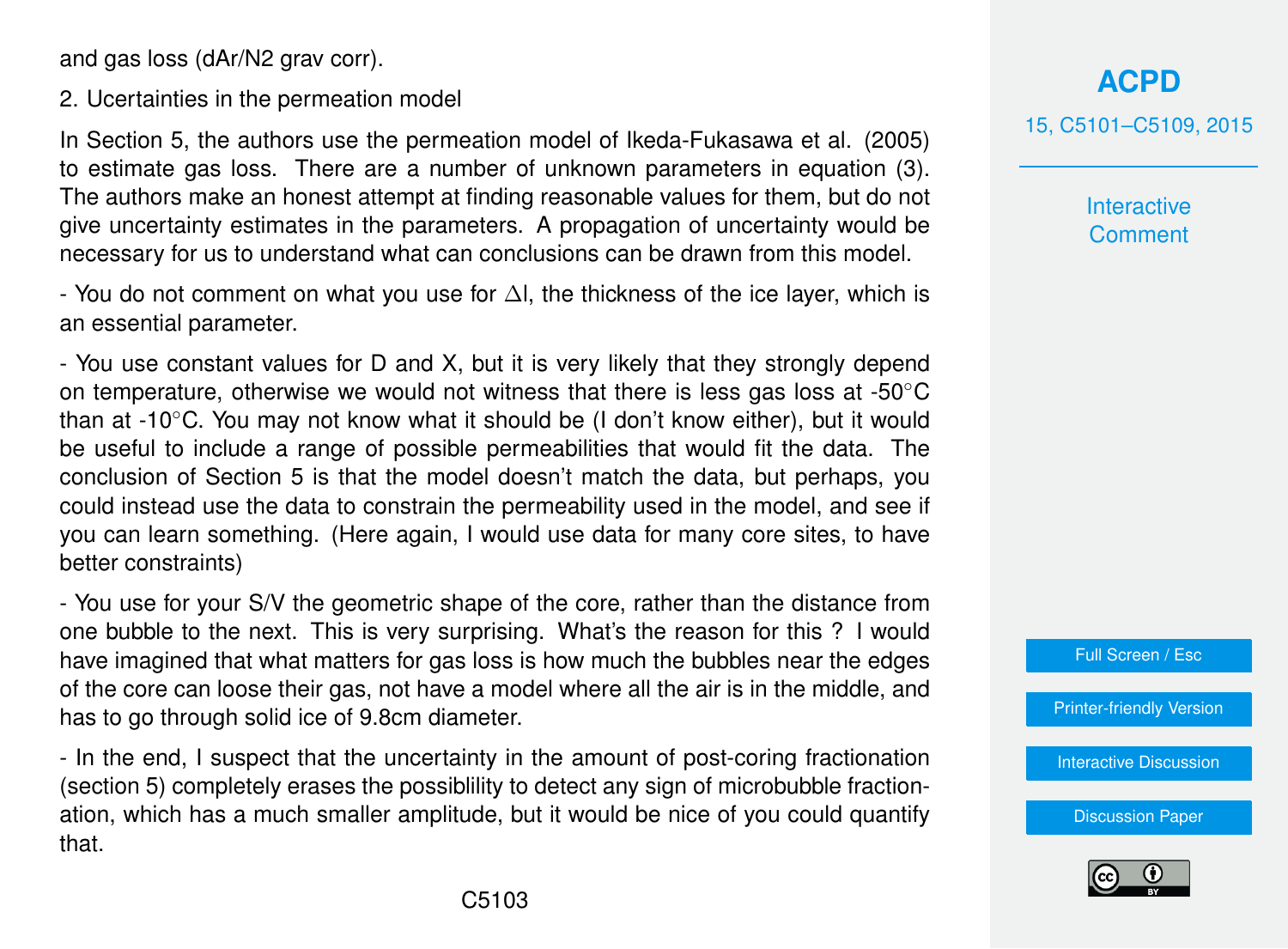## 3. Microbubble concentration

You make an interesting point about microbubble concentration. As I understand, although the volume of gas is very small, the fractionation is so intense that they matter. This argument depends strongly on the microbubble concentration in a sample, but you make no attempt at quantifying it from observations. Only you quote a concentration of 0.3% from Vostok, which is a very different site from GISP2 and NGRIP, and I doubt that the bubble shapes are the same at a cold low accumulation like Vostok and at warmer Greenland sites. In addition, you use in your model a concentration of 1 to 3%, which is one order of magnitude higher than the 0.3% documented at Vostok without justification.

Since your argument depends very strongly on the presence of microbubbles, I think that a documentation/quantification of their presence is needed. You can do this by imaging a few thin sections from the core at these sites, or look at tomography data from Greenland firn cores. I'm sure that such data exists already, and including them would considerably strengthen your argument.

4. Link between the two process studies

Your dominant mechanism for linking dAr/N2gravcor and (T, accum) is through bubble pressure, affecting permeation through the ice. I could imagine that for cores with different bubble pressure (perhaps because of different depths), the post-coring fractionation would be more or less important.

- This study is complicated if we look at different depths because of clathrate formation, but you could look for a trend in the first 500m where there are few clathrates. Perhaps you could take a look at what we expect bubble pressure to be with depth, and run your gas loss model for an expected range of bubble pressures to see if we could see any change that would match your data

- In your time series, you are looking at the fractionation of micro-bubbles due to differ-

## **[ACPD](http://www.atmos-chem-phys-discuss.net)**

15, C5101–C5109, 2015

**Interactive Comment** 



[Printer-friendly Version](http://www.atmos-chem-phys-discuss.net/15/C5101/2015/acpd-15-C5101-2015-print.pdf)

[Interactive Discussion](http://www.atmos-chem-phys-discuss.net/15/15711/2015/acpd-15-15711-2015-discussion.html)

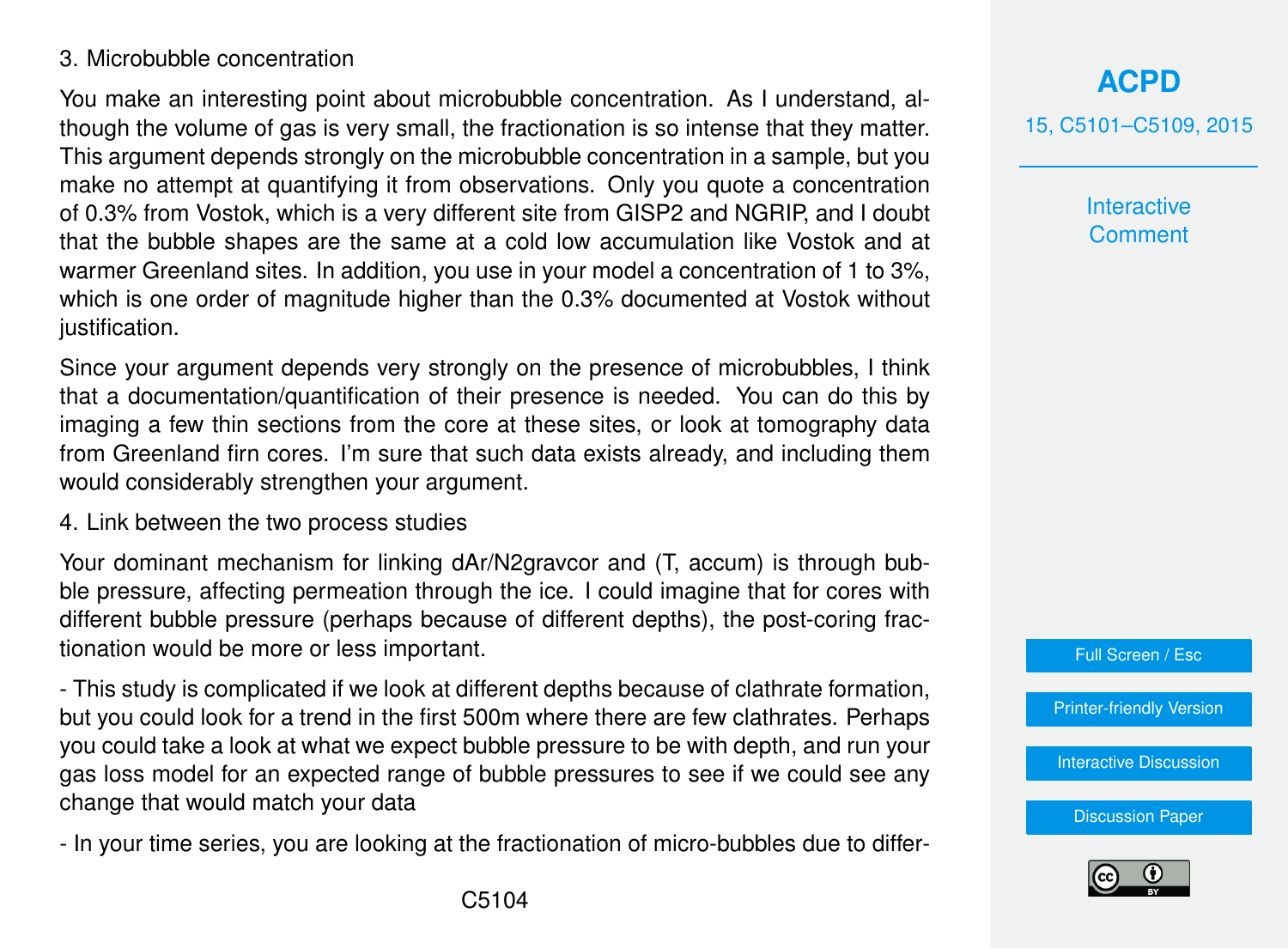ent bubble pressure for different (T, accum), but what about the fact that if the bubble pressure is higher, you will also have more post-coring fractionation ? Perhaps you could make a plot of bubble pressure in the x axis, and expected dAr/N2 from postcoring fractionation after 15 years, with the parameters used in Section 5, to estimate whether this could have a significant impact on the correlation of dAr/N2 with temperature or accumulation. You could also use this graph to add the expected fractionation of dAr/N2 from the presence of microbubbles, since bubble pressure depends on firn thickness. This would be a way to put both studies together in a comparable framework, and estimate what can be said. If your model runs have error bars, even better.

#### 5. link between model and data

The link between the observed time series and the model could be made more clear. For instance, you could have run the model for the input temperature and accumulation time series shown in Fig 3, and do a model/data comparison. If you follow my advice #1 to show multiple sites, you could instead make a 2D plot of temperature, accumulation and dAR/N2, on which to compare data and model.

#### 6. Conclusions

You emphasize in the abstract and conclusion the importance of process #2 (microbubbles), but you find that process #1 is responsible for -2.7 to -6.6 per mil of dAr/N2, whereas process #2 accounts for 0.38‰<sup>°</sup>C (and Holocene changes are on the order of 1◦C), or -0.11‰(cmice/yr), with Holocene changes on the order of 2-5cm/yr. It's hard for me to believe that, in the presence of noisy data, and with a moderately well known amount of post-coring gas loss (process #1), you could identify the contribution of microbubbles (process #2). It does not make the modeling study any less valuable, but I believe that with such data, and uncertainty in the model, you can not conclude that you have observed it, or that this process is significant.

As it stands, the conclusions of the paper are not sufficiently strong, and the articulation between the observation and models not clear, but there is potential for making this a 15, C5101–C5109, 2015

**Interactive Comment** 

Full Screen / Esc

[Printer-friendly Version](http://www.atmos-chem-phys-discuss.net/15/C5101/2015/acpd-15-C5101-2015-print.pdf)

[Interactive Discussion](http://www.atmos-chem-phys-discuss.net/15/15711/2015/acpd-15-15711-2015-discussion.html)

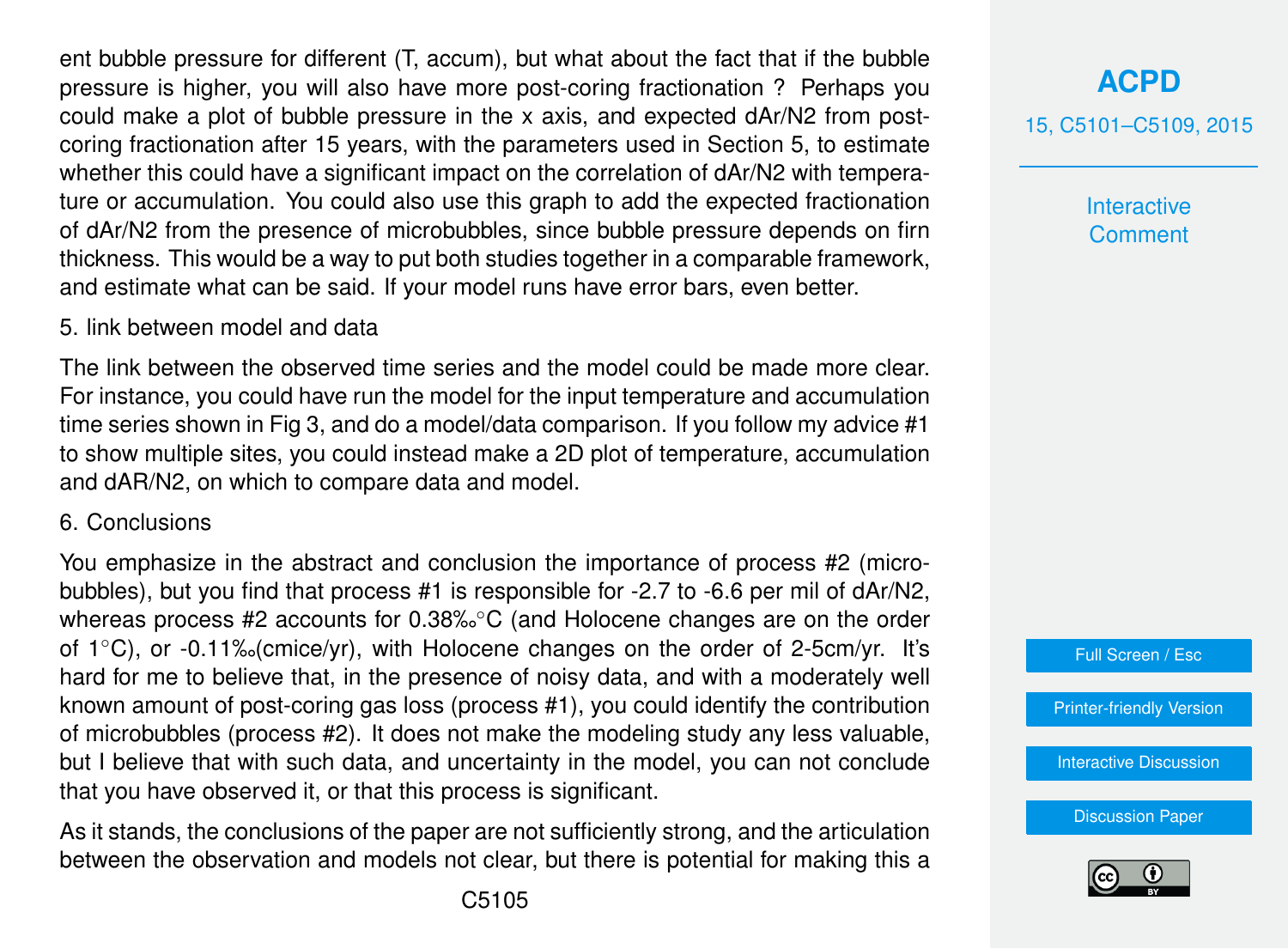much stronger paper, or at least, clearly state the limits of current knowledge and offer suggestions for better observations. I hope that you will take this into account in rewriting the paper.

Specific comments :

Page 15717 l 6-7 : It's confusing to use dAr/N2, and it would be ore clear to keep the dAr/N2gravcor (or dAr/N2gc if you want to be more compact), during the remainder of the manuscript, like you did for equation (2).

Pqge 15718 l 19 : it's unclear now that dAr/N2 has been corrected for gravitation. If it has not, this is a trivial result, but I assume it is, and it would reduce confusion if you keep a clearer notation.

P 15719 l l 7 : colder temperature induce more fractionation. This is opposite the conventional wisdom that colder ice has less gas loss. Can you comment on it? It would be good to add the plots of the stated correlations (scatter plots) in the online supplement.

P 15721 l17-19 : "not in the shallower part", does it mean that it is better than "wealky correlated", or not correlated at all? You commented on the fact that the accum rate is smaller at NGRIP, but you don't comment on the lack of correlation with temperature. Could you say something?

Figure 5 : put the data points in  $(+)$ , so that we can see the orignial scatter in the data

page 15724, line 23 : " using these values ", add a table with the values used for D, X, and KX.

page 15724: impact on the uncertainty of the values for k, and X?

- why use S/V ice core rather than S/V bubbles?
- S/V bubbles changes with depth due to compression, does it affect your results?

**[ACPD](http://www.atmos-chem-phys-discuss.net)**

15, C5101–C5109, 2015

**Interactive Comment** 

Full Screen / Esc

[Printer-friendly Version](http://www.atmos-chem-phys-discuss.net/15/C5101/2015/acpd-15-C5101-2015-print.pdf)

[Interactive Discussion](http://www.atmos-chem-phys-discuss.net/15/15711/2015/acpd-15-15711-2015-discussion.html)

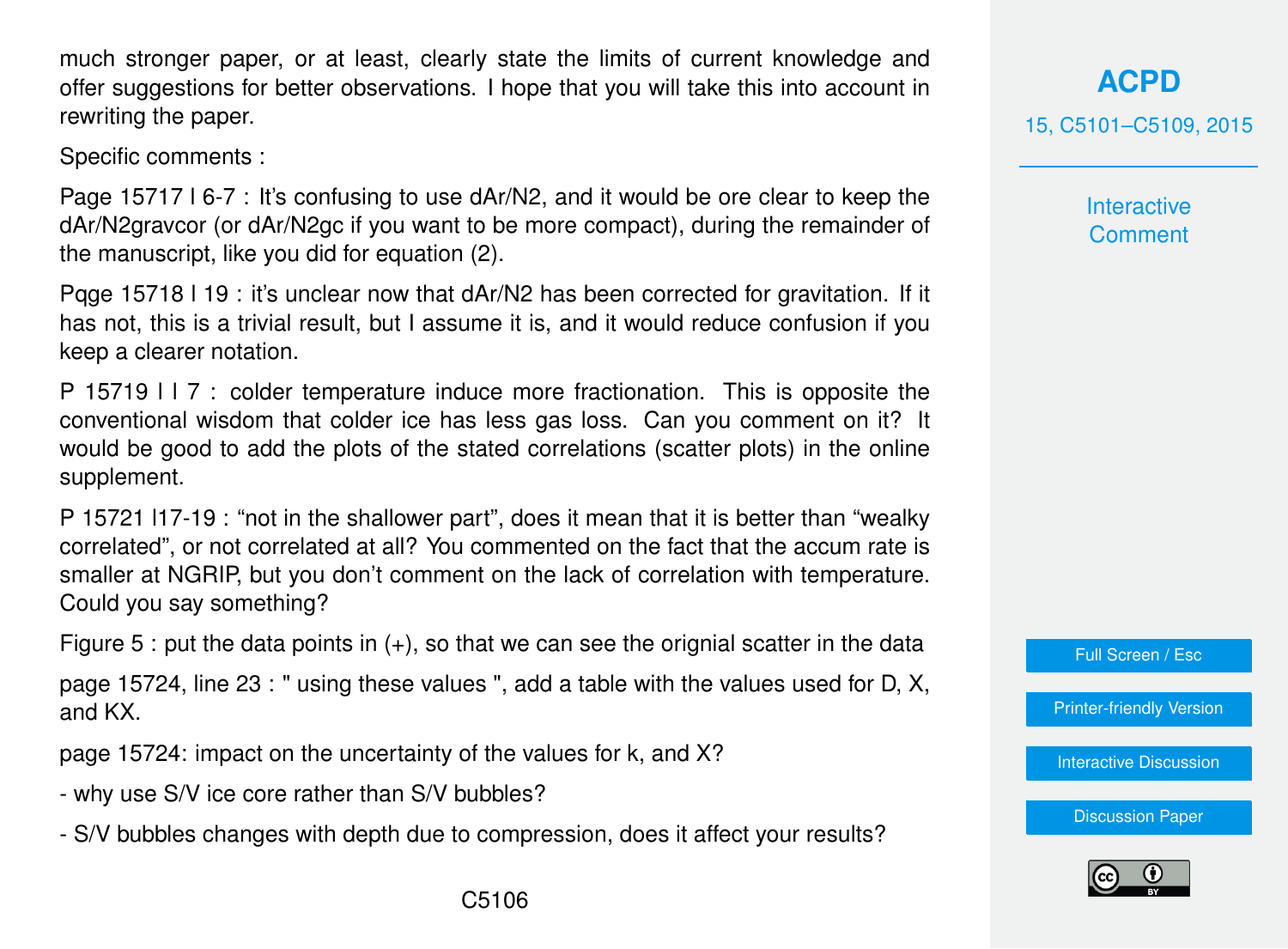P 15725, l 2 : " several orders of magnitude larger " : what impact on results?

l 16: close-off with dash, not one word (valid for the whole document)

p 15726, l5 : vostok vs gisp2 ? is vostok data relevant for a very different firn?

p 15727 : above the depth -> that depth

fig 7 : would be a more efficient use of space in a table

p 15728 : equation 7 is wrong for 2 reasons :

- it's not homogeneous : P is unitless, V is a volume (m3) or maybe unitless like C(l)? (unclear), rho is a density (kg/m3), you probably want to divide the right hand side by rho\_ice.

- you are neglecting the change in total porosity by multiplying by (rho ice - rho(l)), and an equivalent term of (rho ice - rho( $l+1$ )) should appear, probably in the form of : [p\_open(l)\*(rho\_ice - rho(l))-p\_open(l+1)\*(rho\_ice - rho(l+1))]

Actually, many equations loosely described in line 8-13 should be written explicitely, with a clear definition of variables to be understandable. I don't understand how you relate  $C(I)$  with  $v(1)$ 

Page 15729, section 6.3, figure 11a

Can you explain why the dAr/N2 in normal bubbles decreases and increases again before stabilising ? What are the competing effects ?

You mention competing effects between micro and normal bubbles, but not in the normal bubbles themselves.

page 15730 : You conclude that the micro-bubble effect is one order of magnitude too small, and you have likely overestimated the micro-bubble fraction by an order of magnitude (see my earlier comment). The reader can naturally conclude that microbubbles are not a dominant contributor to the fractionation. I believe that there is a lot

**[ACPD](http://www.atmos-chem-phys-discuss.net)** 15, C5101–C5109, 2015

> **Interactive Comment**



[Printer-friendly Version](http://www.atmos-chem-phys-discuss.net/15/C5101/2015/acpd-15-C5101-2015-print.pdf)

[Interactive Discussion](http://www.atmos-chem-phys-discuss.net/15/15711/2015/acpd-15-15711-2015-discussion.html)

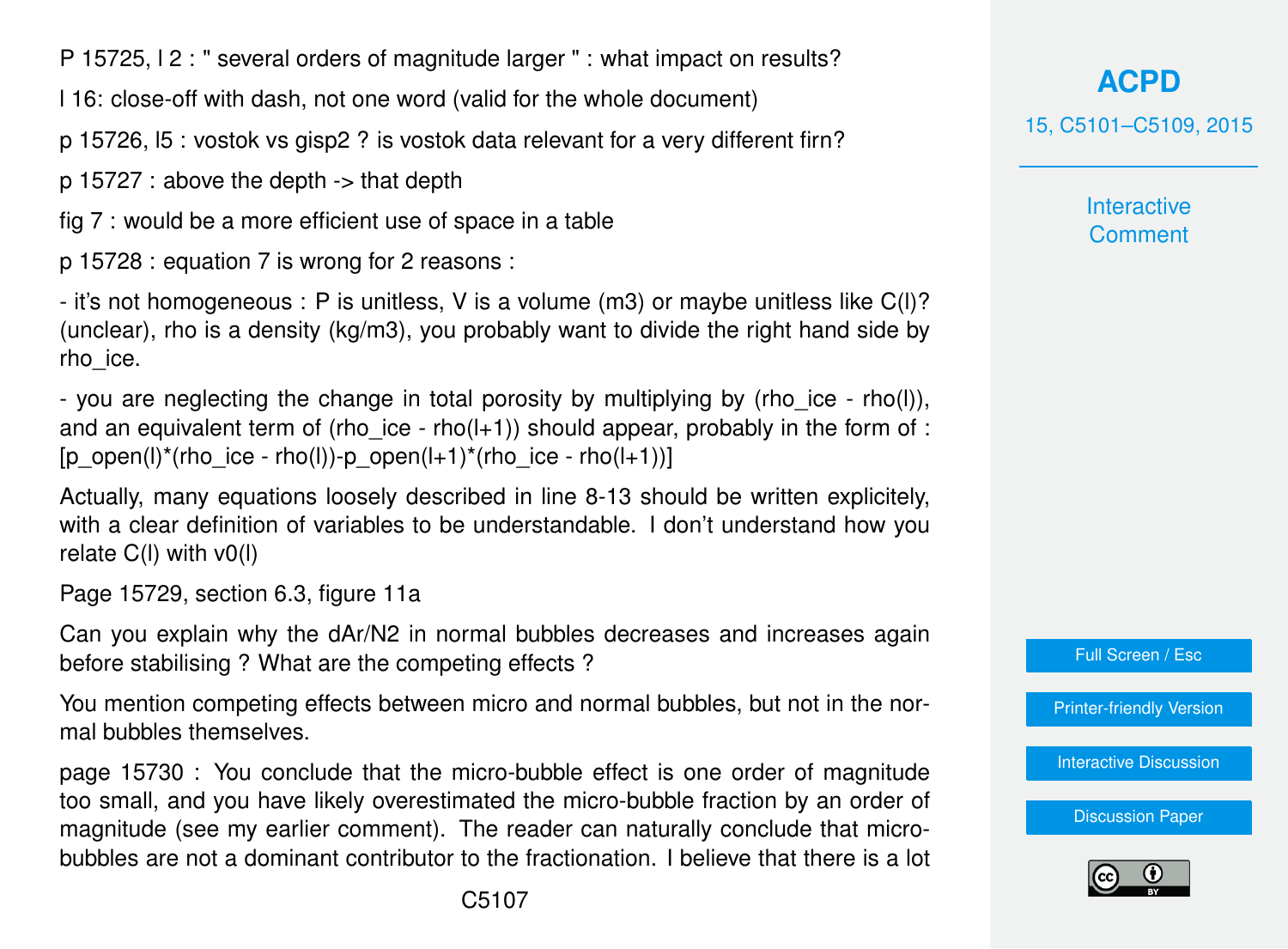of value in quantifying the micro-bubble contribution, as you did, but I would not reach the conclusion that " they dominate the total  $\delta$ Ar/N2 changes in spite of their smaller volumes. " as you state in the abstract on line 18-19. Instead, perhaps you could hint at other processes, or highlight the limits of your model, due to unconstrained parameters that we could perhaps quantify experimentally, by doing an uncertainty estimation including a range of possible values for the permeation coefficients, the geometry of the bubbles, etc.

Page 15730, lines 25-30. As you know, gases take some time to diffuse through the firn, and take about 10 years to reach the lock-in depth. You use a densification model (Goujon et al 2003) to infer dAr/N2, but neglect gas diffusion. The time-lags you find are 81 and 21 years for bubble pressure changes, which are the parameter you are most interested about, and these timelags are in the same ballpark as the timelag due to gas diffusion. Therefore, I wonder how including gas diffusion would change your time-lag estimates. In particular, gas diffusion does not affect bubble pressure, but it affects gravitational fractionation, and thus what time lag we include in the gas-age ice-age difference used for the chronology.

page 15730 : " Apparently, the surface temperature anomaly takes longer time to reach the maximum increase in the overloading pressure than that of the accumulation rate anomaly, which is consistent with the observation (68 and 38 years, respectively). " Perhaps you could add that when you have an accumulation increase, you increase the downward advection in the firn, so the propagation of the anomaly is quicker. (At least, that's how I interpret this difference)

Pages 15731-33 : the discussion is great, and very thorough

Page 15734 (conclusion) line 20: " Therefore, the observed negative correlation of  $\delta$ Ar/N2 and accumulation rate can be explained by the processes on the micro-bubbles through the changes in the overloading pressure. " I disagree. You are overstating your conclusions. You find that micro-bubbles have the right sign, but produce a much

## **[ACPD](http://www.atmos-chem-phys-discuss.net)**

15, C5101–C5109, 2015

**Interactive Comment** 

Full Screen / Esc

[Printer-friendly Version](http://www.atmos-chem-phys-discuss.net/15/C5101/2015/acpd-15-C5101-2015-print.pdf)

[Interactive Discussion](http://www.atmos-chem-phys-discuss.net/15/15711/2015/acpd-15-15711-2015-discussion.html)